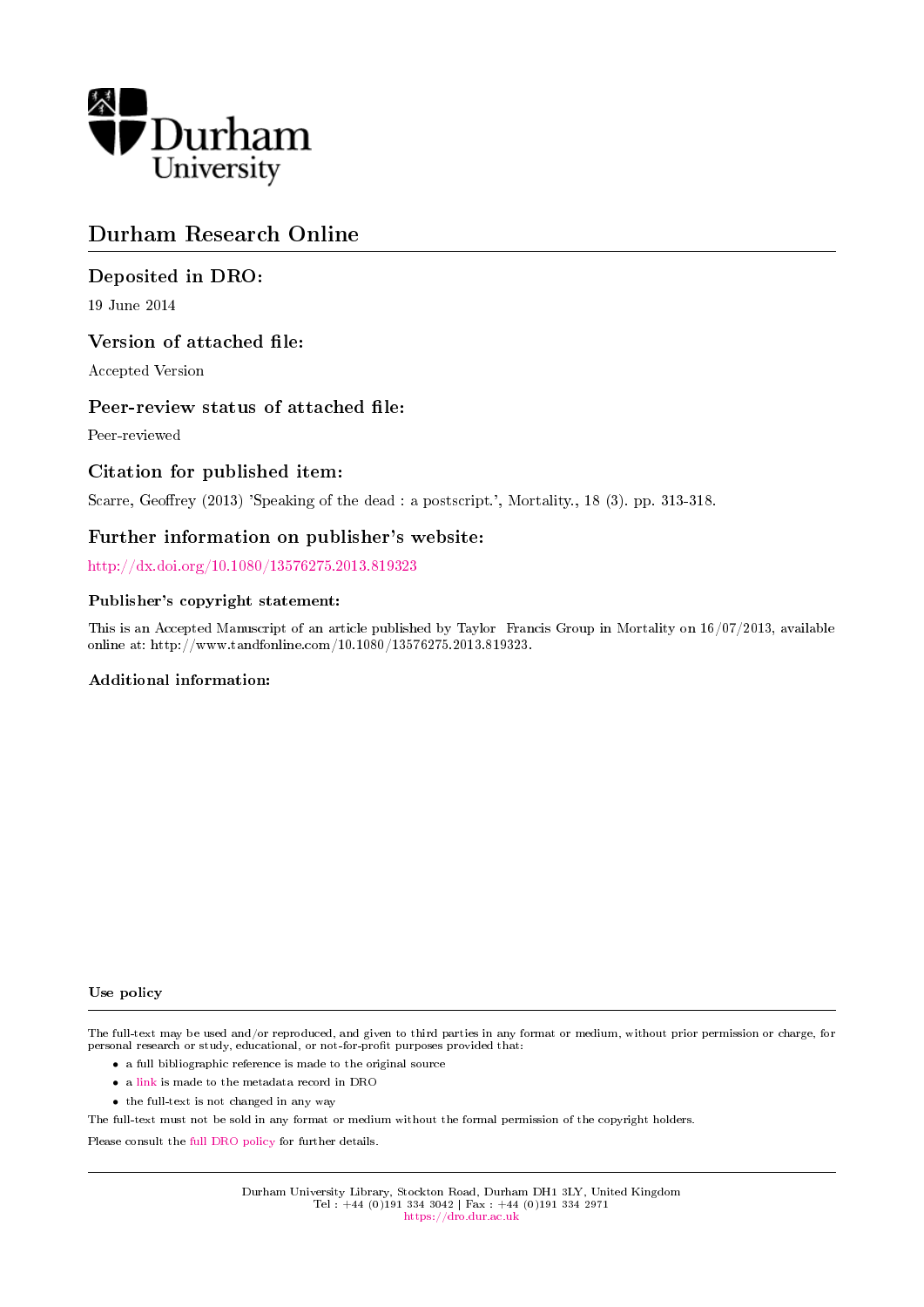# **Speaking of the Dead: A Postscript**

# GEOFFREY SCARRE

### *Department of Philosophy, Durham University, Durham, UK*

In a recent contribution to *Mortality* (Scarre, 2012), I argued that the reputations of the dead should be treated with the same respect that is generally accorded to those of the living, and that slandering a deceased person is morally offensive even though the subject of that slander will never be aware of it. Living people are commonly concerned that their good name will not die with them, and just as we would normally think it wrong to frustrate posthumously a decedent's (reasonable) wishes for the disposal of her material estate, we should similarly think it wrong to abuse or damage her 'moral estate', which includes her reputation. In both contexts, the subject of the wrong can be identified as the *ante-mortem person*, whose desires or intentions are thereby set at nought.

 Since the publication of that essay, a great deal of interest and much outrage has been generated in the UK by the emergence of overwhelming evidence that the late popular entertainer Sir Jimmy Savile was a serial child sex-abuser, and that for a period of forty years neither the BBC (on whose premises, along with those of some hospitals and children's centres, the abuse is said to have taken place), nor the police made any serious efforts to investigate the plentiful complaints that were made of his behaviour. Still more recently, the late Sir Cyril Smith, long-time MP for Rochdale, has been accused of physically and sexually abusing boys in council-run homes during a period in which he was officially responsible for their protection. Here I make no assumptions about the truth or falsity of any of the specific accusations levelled at Savile and Smith. But the occurrence of these and other less high-profile cases prompts a revisiting of the ethical issues concerning the revelation of the guilty secrets of the dead, and particularly those crimes and offences which before their deaths went unknown (except to their victims) and unpunished. Much attention is currently being focused on the moral and professional shortcomings of institutions and individuals accused of being culpably inattentive to the signs that abuse was occurring, or even of wilfully turning a blind eye to misbehaviour by 'celebrities' and other powerful or influential people. But the questions I want to address here concern the moral rights and wrongs of revealing offences committed, or alleged to have been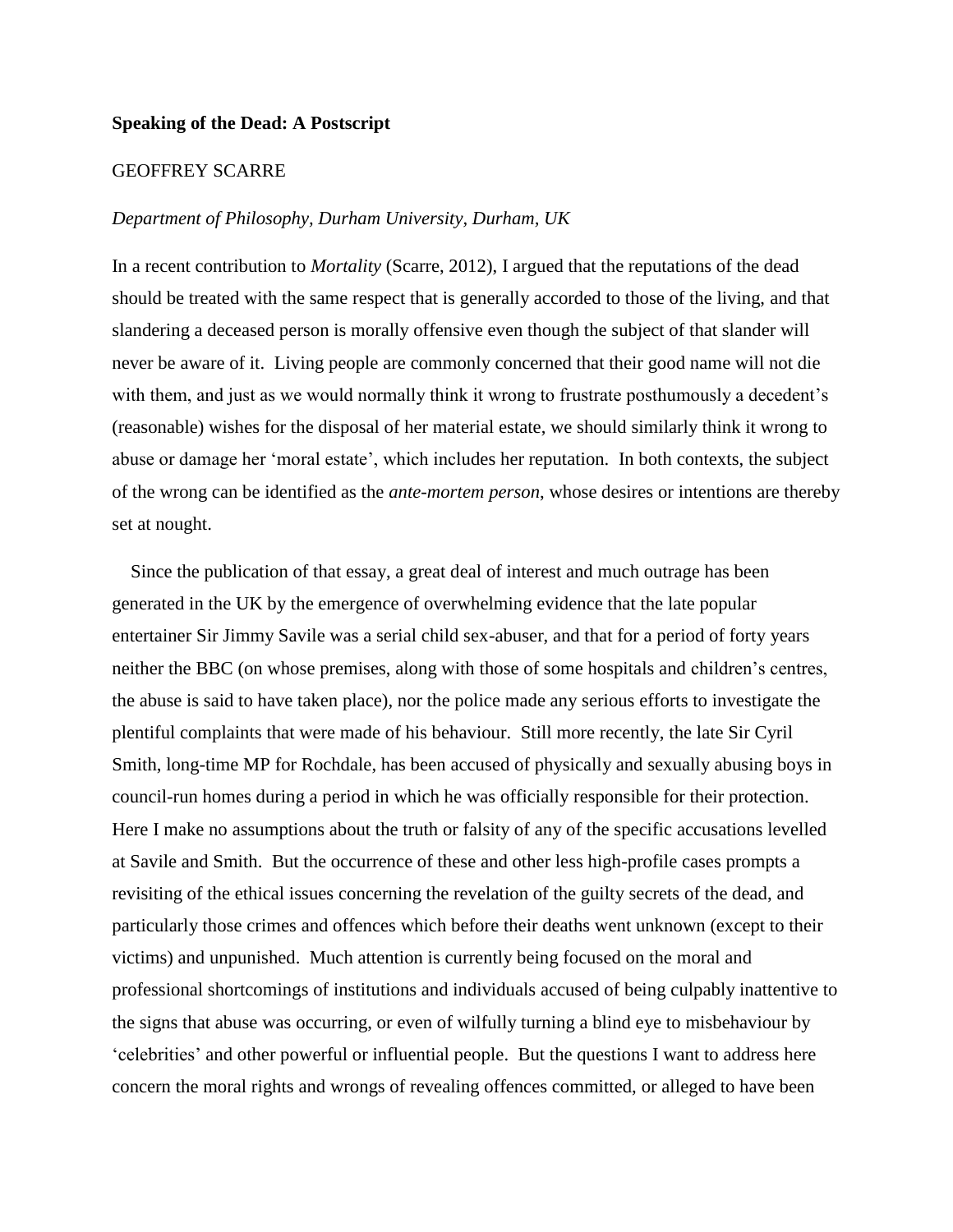committed, by people who are now deceased, and who are therefore in no position to defend themselves against the charges levelled.

 My previous essay cited Kant's view that, while it is morally wrong to slander the dead, there is no moral duty to refrain from posthumously revealing their former offences. Disputing the old principle that we should say nothing about the dead unless we speak well of them (*de mortuis nihil nisi bene*), Kant considered that 'a well-founded accusation against [a dead person] is still in order' (Kant, 1991, p.111; Scarre, 2012, p.40). This is because a person who has acted badly has no right to be spared just censure; and Kant rejects the idea that such a right is acquired simply by dying. Yet the denial that there is a moral prohibition against revealing a deceased person's former misdeeds does not entail that there is a positive duty to reveal them. Deciding whether to 'go public' with the guilty secrets of the dead requires a number of factors to be weighed in the balance, and there may sometimes be a stronger case for reticence than for revelation. Reputations are fragile things, as the President of the Richard III Society, whom I quoted in my earlier piece, observes (Scarre, 1991, p.39); and malice, dislike, envy and jealousy can readily cause a dead person's bad deeds and qualities to be remembered more keenly than his good ones. Posthumously revealing the offences of the dead – like any act that harms something that is of interest to a person (and I previously argued that a person can have a rational interest in maintaining a good name after death) – calls for justification. And it is a plausible default position that a deceased person's former misdeeds (even those that qualify as criminal offences) should *not* be revealed unless adequate reason can be given for that course. The onus of justification lies on those who would reveal rather than on those who would conceal.

 Such arguments for revelation are, of course, often readily available. Among the more telling reasons for bringing to light offences of the kind alleged against Savile and Smith are the following.

- 1) To facilitate the development of procedures that will reduce the chance of similar offences recurring and ensure speedier detection and redress if they should do so; more broadly, to promote a general ethos of institutional transparency and integrity.
- 2) To provide victims with the opportunity to voice their grievances and have them publicly acknowledged (this is important particularly where they may previously have been disbelieved, or been afraid to speak out).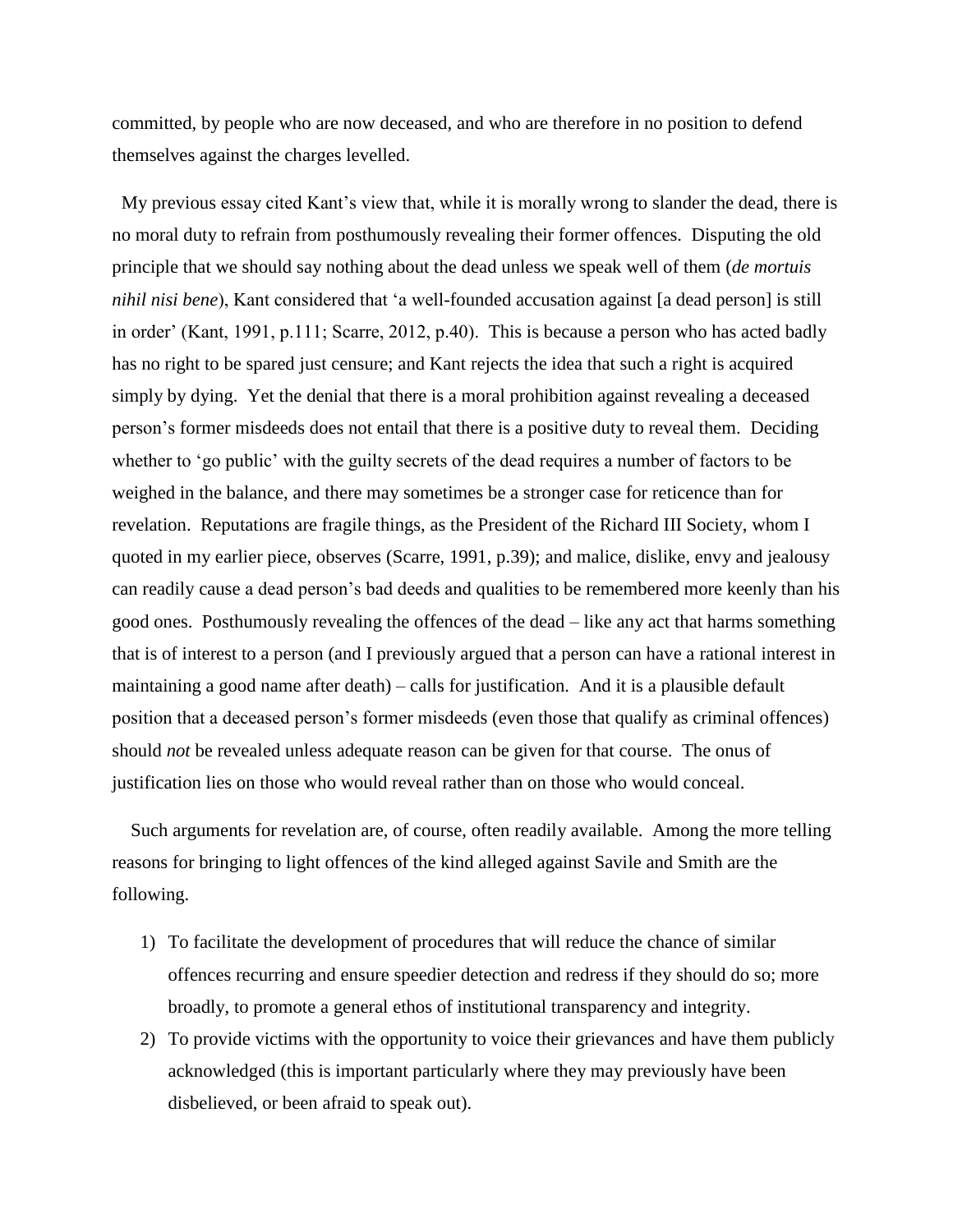- 3) To enable victims, where possible, to receive an apology from individuals or institutions that had failed to protect their interests, along with some form of material compensation where appropriate.
- 4) To send a message to society at large that such offences are not to be tolerated, irrespective of the status or public role of the culprit.

These may broadly be described as 'public-interest' justifications of posthumous disclosure of crimes and misdeeds. Some may think to add to this list a fifth reason of a somewhat different nature: namely, that posthumous revelation of a person's offences serves the interests of truth. But this is question-begging in the present context. Truth as such *has* no interests. And against a putative public 'right to know' may be set a putative privacy right of an offender to take his guilty secrets to the grave with him *unless* reason can be given for revealing them. A victim's desire to have a dead offender's misdeeds revealed undoubtedly trumps any wish of the latter that the facts should never transpire – this is the very least compensation that an offender can make to his victim. But in some cases there may be no victims still living, or none who cares that the truth should be exposed. Sometimes this may be because victims recognise that the conditions in which abuse was committed are no longer extant, or because the offender had apologised, or turned over a new leaf, before his death. Failing any further public-interest reason for disclosure, the morally generous course may be to bury the past in oblivion (although a dilemma could in principle arise where public-interest reasons for disclosing an offence conflicted with a victim's desire to keep past abuse secret). Where no evidently useful purpose would be served by revelation (and especially where it would cause distress to surviving relatives or friends of the offender), the abstract merits of truth-telling for its own sake will cut relatively little moral ice.

 Where reasons 1) to 4), or some subset of them, for disclosing offences after an offender's death apply, they will normally carry great weight. So much so, in fact, that there may seem little that could be put in the scale against them. No one nowadays believes that people even of the highest status, such as members of the royal family, should be protected from the slightest whiff of scandal. Admittedly, the prurient relish shown by sections of the media in relating the detailed accusations laid against Savile and others is morally distasteful. Yet the cheap enjoyment taken in scandal by writers and readers of the tabloid press is an insufficient ground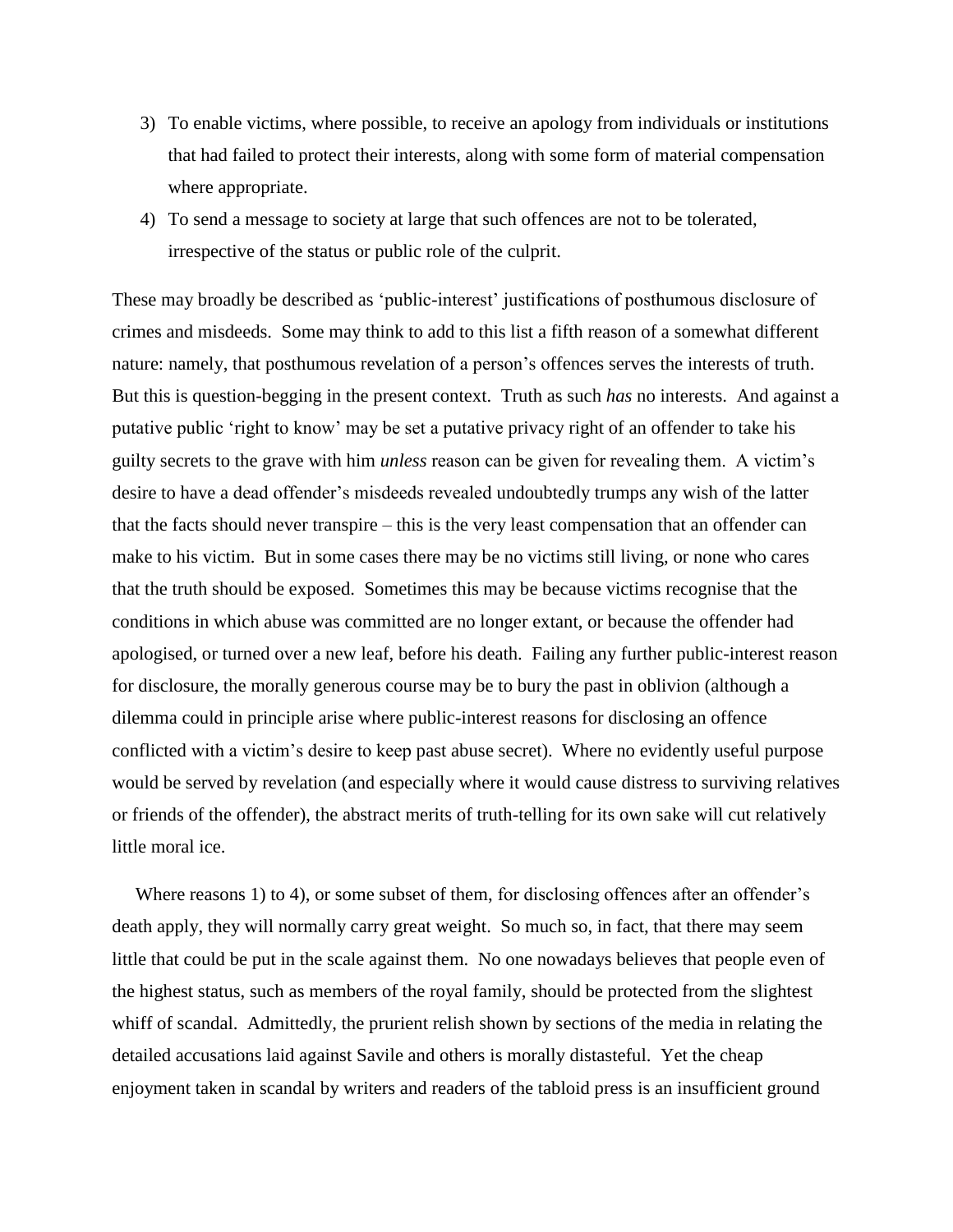for banning or restricting the revelation of a deceased person's offences where there is a substantial public-interest argument in its favour. But a different situation may obtain where offences have been victimless. If, for example, one accidentally discovered after some celebrity's death that she had regularly broken the law by consuming crack cocaine, there might be little public benefit in revealing this fact and a strong argument against, based on the indecent delight that sections of the media would undoubtedly take in the story. In general, though, it would be wrong to allow moral scruples about providing material for the sensational media to dissuade people from disclosing the offences of the dead, where there are weighty reasons of type 1) to 4) in support.

 There are, though, other grounds for moral scruples that deserve some serious attention. These are factors which, even where they may not suffice to justify blocking posthumous revelation of offences in the face of a strong public-interest case in its favour, at least indicate why such disclosures ought to be made with care and discretion. Perhaps less obvious than the public-interest considerations supporting posthumous disclosure, and so more liable to be overlooked, they constitute caveats that ought to be considered when we speak about the dead. Noteworthy among them are the following (which I number consecutively from the previous considerations favouring disclosure):

- 5) A person who is accused of some crime or offence after his death is unable to speak or offer evidence in his own defence. And since, unlike a living person, he is unable to defend himself, he is much more vulnerable to unfounded or exaggerated accusations.
- 6) Being dead, he cannot offer any explanation for his acts or give an account of circumstances that might mitigate his blameworthiness. For instance, a person charged with sexually abusing children who had been himself abused as a child cannot relate the details of his personal history that may have contributed to making him an abuser in his turn. Nor can he describe any steps he may have taken (e.g. seeking psychiatric help or counselling) to overcome his bad temptations.
- 7) He cannot now apologise, make amends or seek forgiveness for the harm he has caused to other people. He is thus without the opportunity, available to a living offender, of making his peace with his victims and society (which includes, but is not limited to, the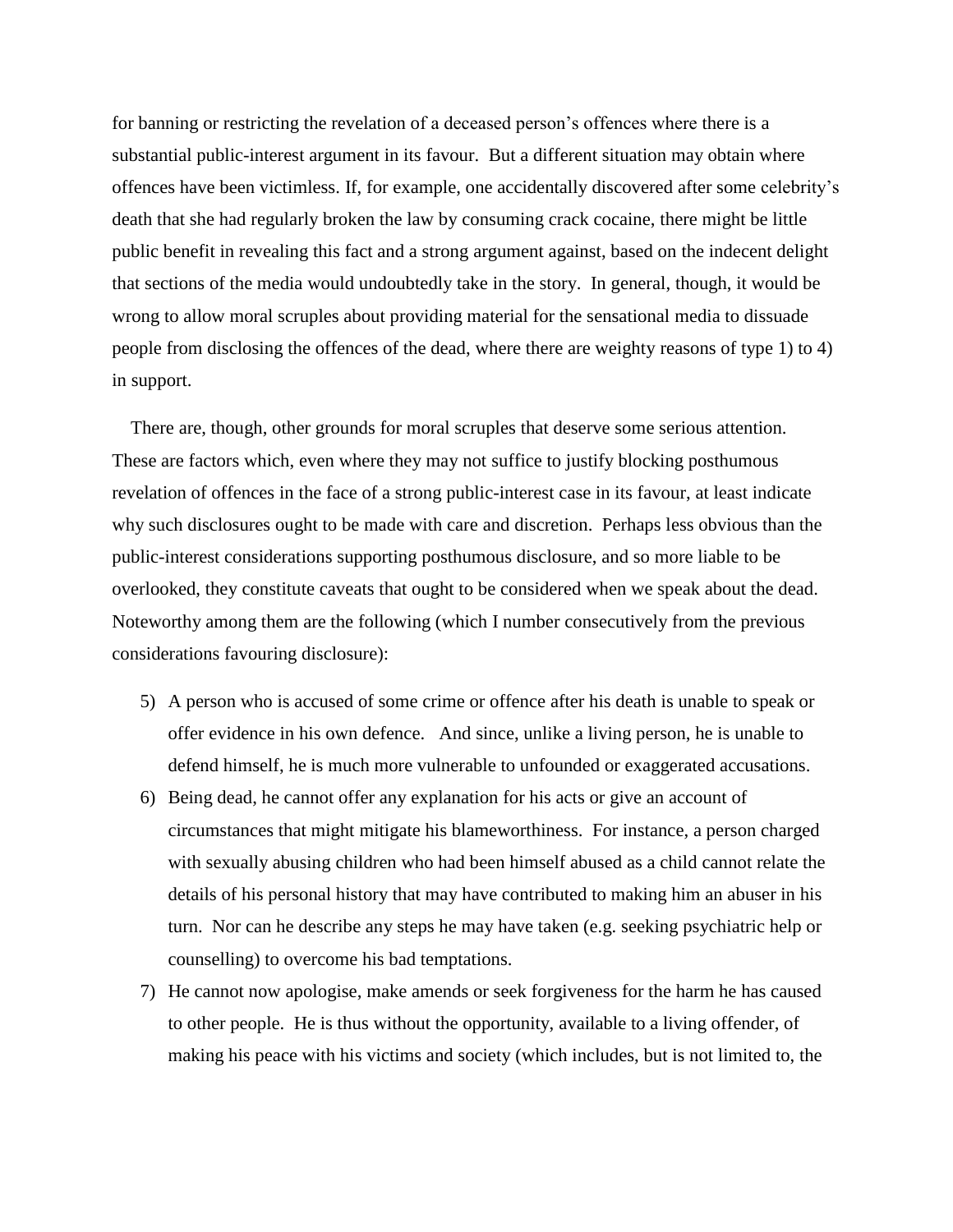undergoing of punishment). He must perforce bear forever the public reputation of a guilty person, never that of a repentant one.

 Considerations 5) to 7) express a concern to prevent the deceased against whom allegations of wrongdoing are made themselves becoming victims of unjust treatment. Deliberate or careless traducement of a dead subject dishonours the ante-mortem person, and the moral offence is not diminished by the fact he is now deceased. The inability of the dead to exercise the moral and legal rights of the living to speak in their own defence should move accusers to check their facts carefully and make sure that their allegations are fair. In practice, just the opposite is common: the inability of the dead to challenge what is charged against them, or to sue for damages, makes them more exposed to exaggerated, rash, inaccurate or purely malicious accusations. 1 The principle that an accused person is 'innocent until proved guilty' has been described as the 'golden thread' running through the British judicial system. One way to make sure that the thread is not broken is to provide people who are charged with criminal offences with ample opportunity to defend themselves, or to employ trained lawyers to do it for them. Where a barrister or other professional advocate speaks in court in favour of a defendant, no one questions the propriety of a system which allows this right to even the most evidently guilty defendants, or those who are charged with the most horrific crimes. Yet this golden thread appears to be snapped at death. Where a person is charged with offences posthumously, anyone who defends him or attempts mitigation is liable to be damned as an unprincipled defender of the indefensible. It is hardly surprising if those who could speak in his defence or offer mitigation often feel too intimidated by public opinion to do so.

 Even where others are sufficiently courageous to come to the defence of a dead person who cannot defend himself, they may not have the knowledge of the facts required to do this effectively. Among the recent flurry of charges of sexual abuse of minors were those made by a self-proclaimed 'victim' of abuse committed against him in the 1970s by a 'senior member of the Conservative Party'. A subsequent BBC television programme, while naming no names, supplied enough identifying detail to raise a storm of media and internet outrage against the former Conservative Treasurer, Lord Robert McAlpine. This '*exposé*' by the BBC quickly and explosively backfired when Lord McAlpine produced irrefutable evidence of his own innocence. Here, the target of the allegations had the good fortune to be alive when the charges were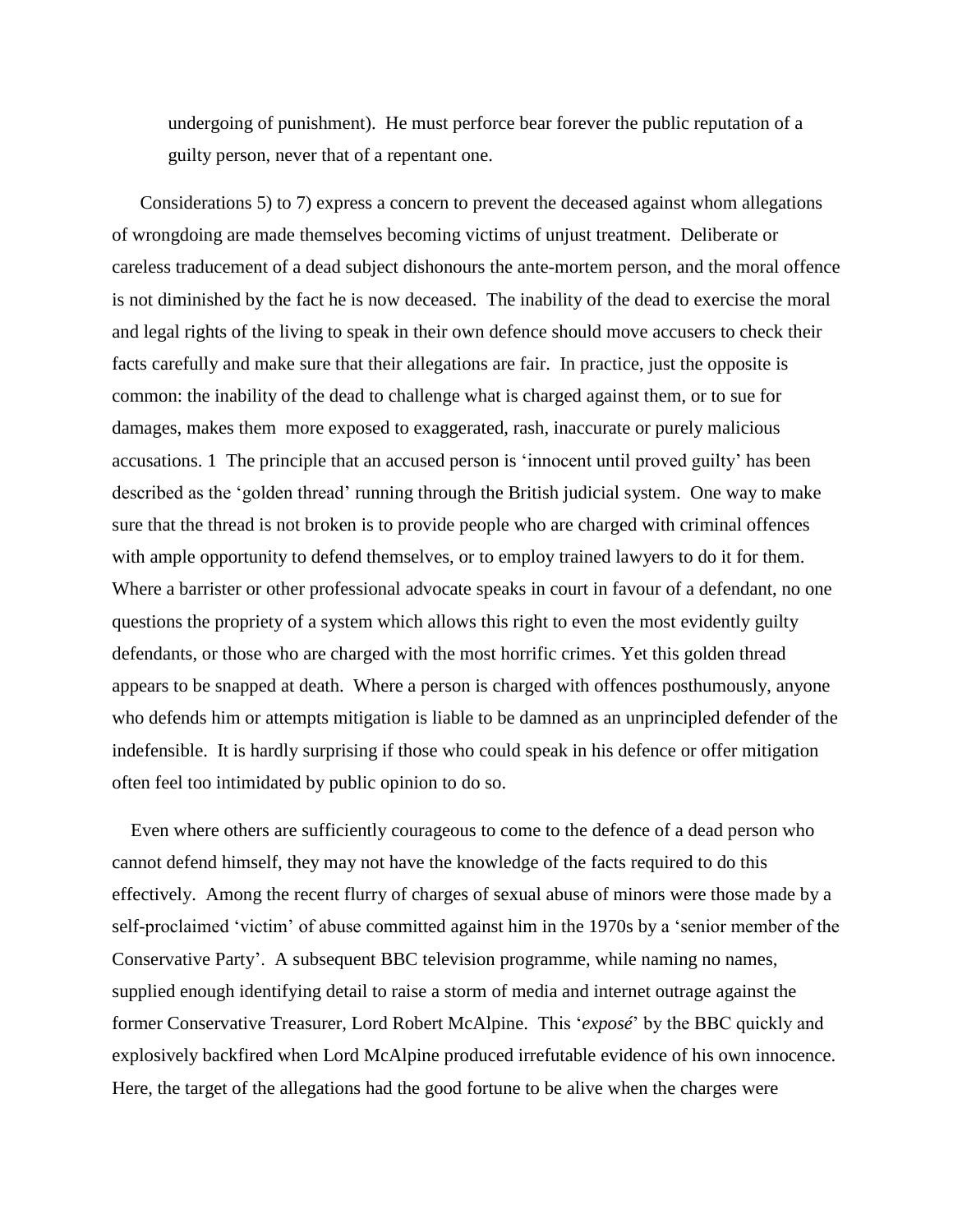levelled. Had Lord McAlpine, now an elderly man, happened to have died in the interim, his reputation would probably have suffered irreparable damage. This case vividly illustrates how important it is to exercise caution when appraising accusations brought against those who can no longer speak up for themselves. *De mortuis nihil nisi vere*.

 Two further considerations that might seem to tell in favour of keeping the offences of the dead as far as possible out of the public eye are, however, more resistible:

- 8) Since it is impossible to punish the dead for their ante-mortem offences, bringing those to light posthumously is not warranted on the score that it will lead to their just punishment; therefore it would be preferable to leave them in kindly oblivion;
- 9) Posthumously revealing people's offences may have the effect of causing their good deeds and qualities to be forgotten or ignored. ('The evil that men do lives after them; the good is oft interred with their bones.') This is a further species of unfairness to the deceased, to be averted by preserving a discreet silence about their misdeeds.

Both 8) and 9) draw the wrong practical conclusions from plausible premises. The obvious objection to 8) is that where a strong public-interest case can be made on independent grounds for revealing a deceased person's offences, it does not matter that it cannot be further justified by the prospect of subjecting him to due punishment. Besides, the posthumous revelation of a person's offences may sometimes itself constitute a form of punishment! Although a dead person cannot be subjected to criminal sanctions, it might still be considered bad for him *antemortem* if his efforts to keep his offences forever under wraps are posthumously defeated. And while it is true, as 9) claims, that publishing a person's bad deeds may cause his good ones to be overlooked, the right moral to draw is not that information about the former should be suppressed, but that care should be taken to remember the latter too. Justice requires that the virtues of a deceased person are recalled alongside the vices. It is one thing to portray a dead person 'warts and all but another to represents him 'warts alone'. To excoriate a dead person for his misdeeds while failing to record his good deeds is neither candid nor kind.

 Some offenders might actually *want* the truth about their crimes to emerge after their death. Their hope is that people will then see how clever they had been in 'getting away with it'. Here it may seem reasonable to flout their wishes by denying them the publicity they seek. But where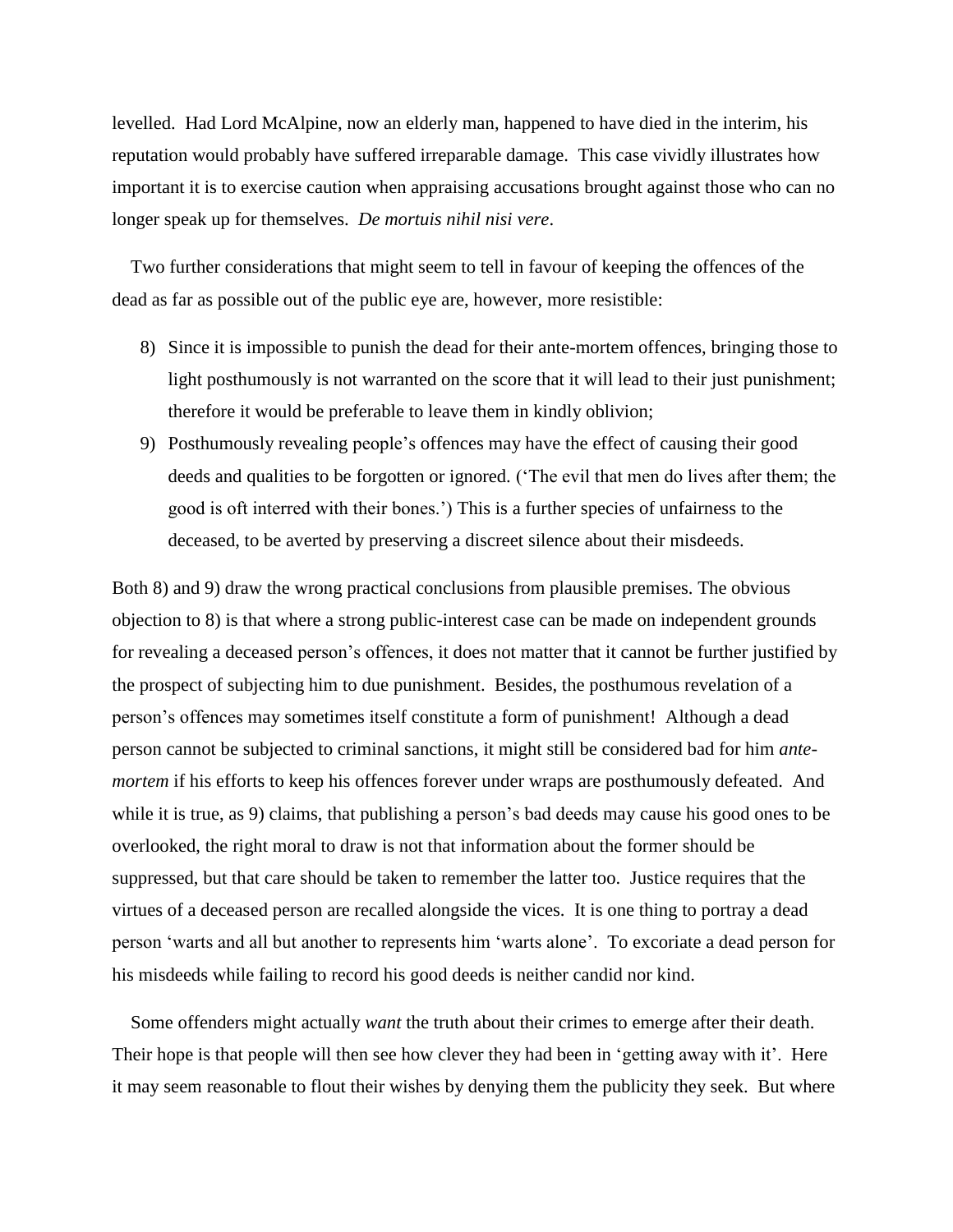a substantial public-interest case can be made in favour of disclosure, this counter-argument for suppression will remain relatively weak. Probably this should not trouble us overmuch. For if revelation of the offender's astuteness may appear unfairly to reward him by making his antemortem project retrospectively successful, acquiring a posthumous reputation for criminality must be accounted a highly dubious good from any perspective except his own morally skewed one.

 No one who commits an offence against another, even if it takes place *in* private, has the right to have that offence treated as a purely private affair. But those who commit such crimes as the sexual abuse of children *do* have a right that those who judge them, whether before or after their death, should do so fairly and objectively. Rightful judgement weighs the evidence carefully, avoids snap conclusions and notes any potentially mitigating circumstances. Even where the crimes alleged against the dead are appalling, charity joins hands with justice in urging us to remember our common human frailty before we rush to condemn. One day people may come to pass posthumous judgement on *us*; and the same care and discretion (with a dash of mercy) that we would wish to be brought to our case we should ourselves employ when speaking about the dead.

# **Notes**

1. In English law, only a living person can sue for libel, and no one else (e.g. the executors of his or her estate) can do so on behalf of a dead person. The same is true in US law, though in some states it is technically a criminal offence to blacken the name of the dead. Although some American lawyers have called for a change in the law to allow for the living to sue for defamation on behalf of the dead (see, e.g., Brown, 1989; Iryami, 1999), this is unlikely to happen in view of the First Amendment protection of freedom of speech.

## **REFERENCES**